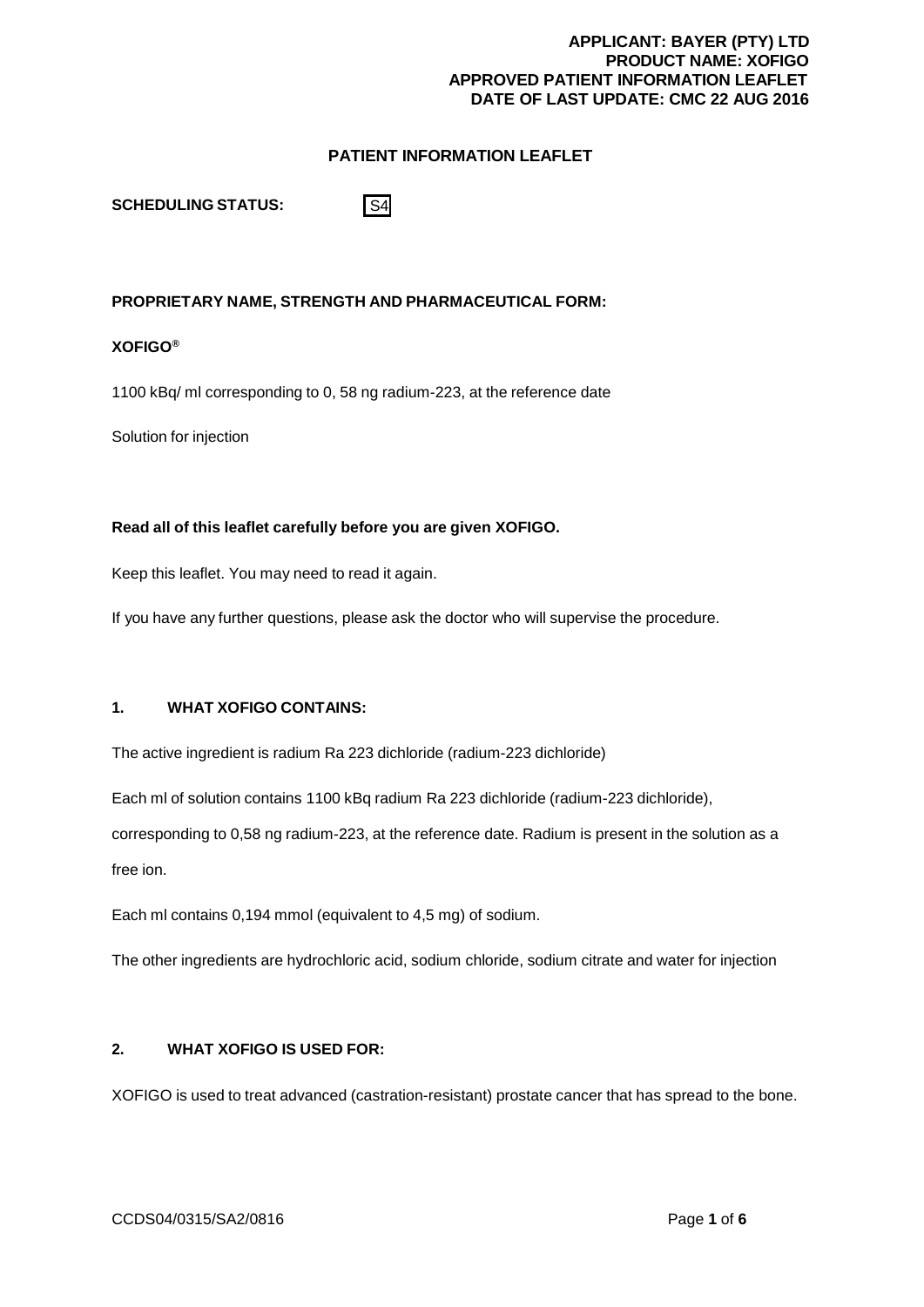XOFIGO contains the radioactive isotope radium-223 which mimics calcium. Radium-223 goes to where the cancer has spread in the bone and gives off short-ranging radioactivity (alpha particles) which kills the tumour cells

# **3. BEFORE YOU ARE GIVEN XOFIGO:**

# **You should not be given XOFIGO:**

- If you are hypersensitive (allergic) to radium-223 dichloride or any of the other ingredients of XOFIGO.
- If you are below 18 years of age.

# **Take special with XOFIGO:**

# **Tell your doctor or healthcare professional before being given the injection:**

- if you suffer from bone marrow suppression (decreased blood cell production in the bone marrow).
- if you suffer from untreated spinal cord compression or if it is thought likely that you are developing spinal cord compression (which can be caused by a tumour or other lesion) your doctor will first treat this disease with standard treatment before starting or continuing treatment with XOFIGO.
- if you experience a bone fracture, your doctor will first stabilise the fractured bone before starting or continuing treatment with XOFIGO.
- XOFIGO can lead to a decrease in the number of your blood cells and blood platelets.
- before you start treatment and before each subsequent treatment, your doctor will need to perform blood tests.
- depending on the results of these tests your doctor will decide if the treatment can be started, can be continued, or needs to be postponed or discontinued.
- There is a potential risk that radiation from XOFIGO could harm your testicles. Please ask your doctor how this may affect you, especially if you are planning on having children in the future.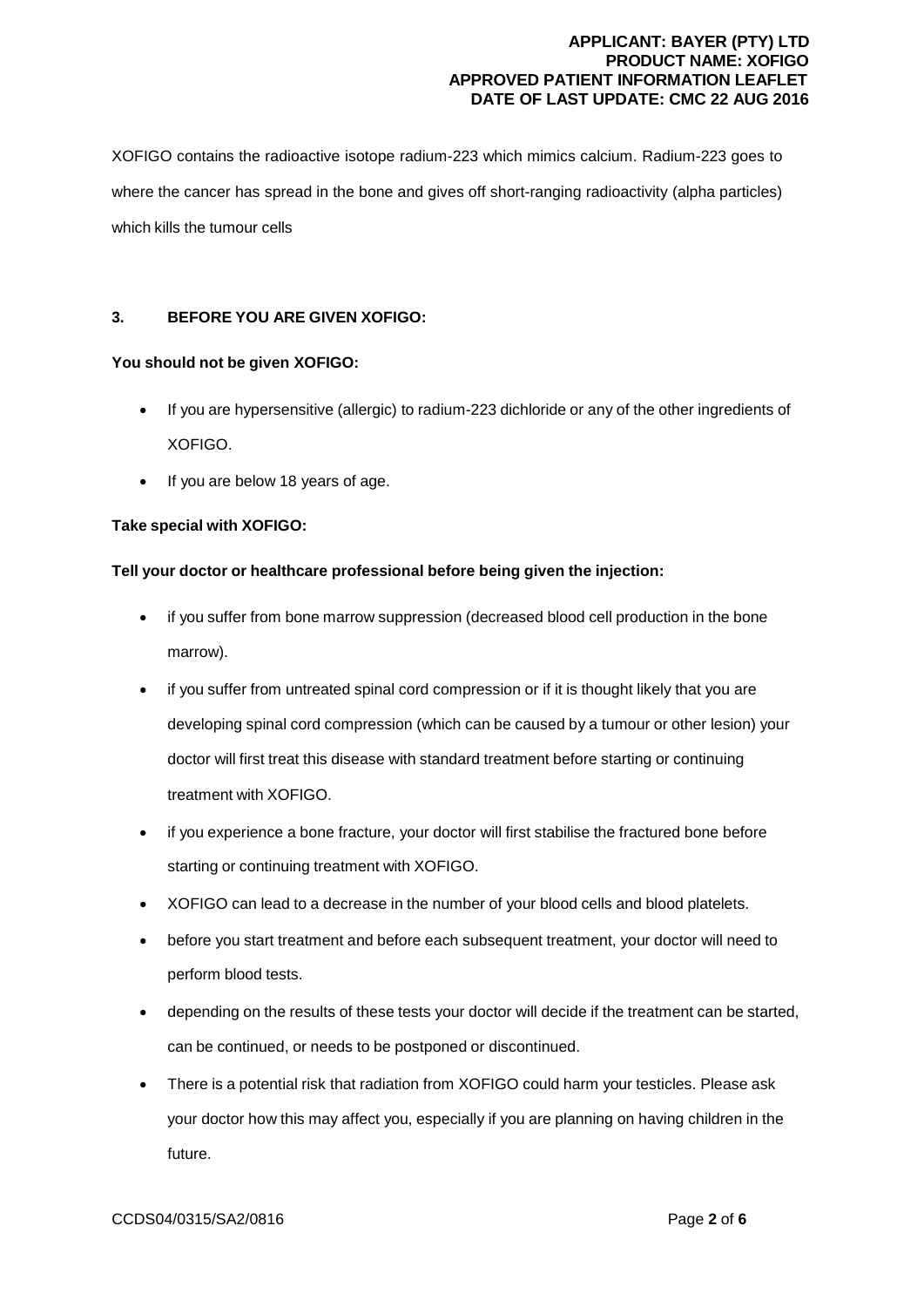There is no data on the use of XOFIGO in patients with Crohn's disease (a chronic inflammatory disease of the intestines) and with ulcerative colitis (a chronic inflammation of the colon).

#### **Pregnancy and Breastfeeding:**

XOFIGO is not for use in women and must not be given to women who are, or may be, pregnant or who are breast-feeding their babies.

If you are having sex with women who can become pregnant you are advised to use a condom and your female partners of reproductive potential are advised to use a highly effective contraceptive method during and up to 6 months after treatment with XOFIGO.

#### **Driving and using machines:**

There is no evidence and it is considered unlikely that XOFIGO will affect your ability to drive or use machines.

#### **Important information about some of the ingredients of XOFIGO:**

If you are on a controlled sodium diet, take into consideration that XOFIGO can contain up to 54 mg of sodium per dose, depending on the volume of XOFIGO you are given.

#### **Using other medicines with XOFIGO:**

If you are using other medicines on a regular basis, including complementary or traditional medicines, the use of XOFIGO with these medicines may cause undesirable interactions. Please consult your doctor, pharmacist or other healthcare professional for advice.

No interaction studies with other medicinal products have been done.

There is no data on the use of XOFIGO at the same time as chemotherapy (other medicines to kill your cancer cells). XOFIGO and chemotherapy used together may enhance the decrease in the number of your blood cells and blood platelets.

## **4. HOW TO RECEIVE XOFIGO:**

For intravenous use.

#### CCDS04/0315/SA2/0816 Page **3** of **6**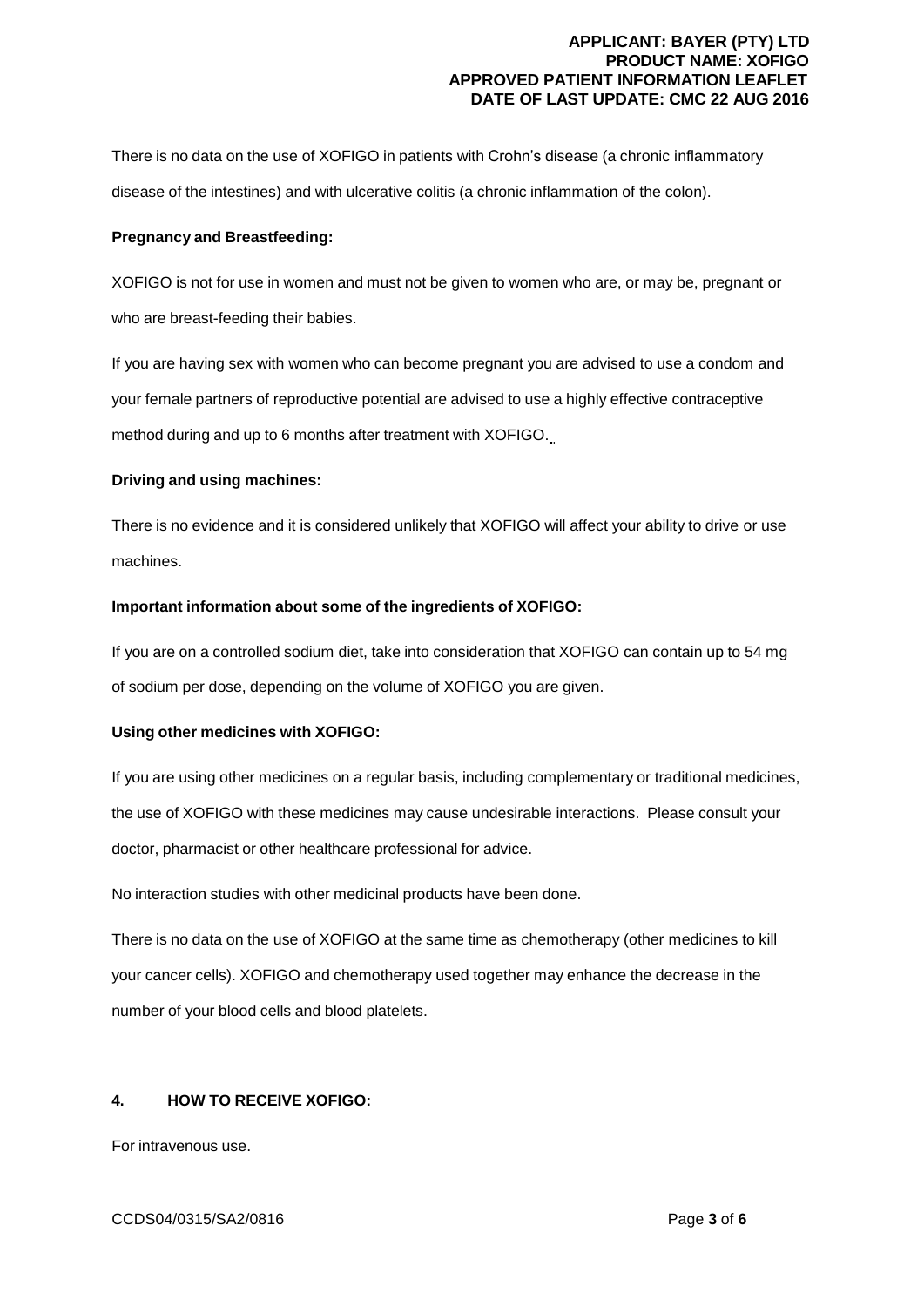There are strict laws on the use, handling and disposal of products like XOFIGO. It will only be used in special controlled areas.

You will not be expected to give yourself XOFIGO. It will be given to you by a person who is qualified to do so.

### **After receiving XOFIGO:**

XOFIGO is excreted mainly via the faeces.

The doctor will tell you if you need to take any special precautions after receiving this medicine.

Contact your doctor if you have any questions.

### **If you have been given more XOFIGO than you should:**

Since a healthcare professional will administer XOFIGO, he/she will control the dosage. However, in the event of overdosage your doctor will manage the overdosage.

However, in the case of an accidental overdose, your doctor will initiate appropriate supportive treatment and will check you for changes in the number of blood cells, and for gastrointestinal symptoms (e.g. diarrhoea, nausea (feeling sick), vomiting).

#### **5. POSSIBLE SIDE EFFECTS:**

XOFIGO can have side effects.

Not all side effects reported for XOFIGO are included in this leaflet. Should your general health worsen or if you experience any untoward effects while being given XOFIGO, please consult your doctor, pharmacist or other healthcare professional for advice.

If any of the following happens, stop taking XOFIGO and tell your doctor immediately or go to the casualty department at your nearest hospital:

These maybe signs or symptoms of thrombocytopaenia (decrease in the number of blood platelets) or neutropaenia (decrease in the number of a specific type of white blood cells):

- any unusual bruising
- more bleeding than usual after injury

CCDS04/0315/SA2/0816 Page **4** of **6**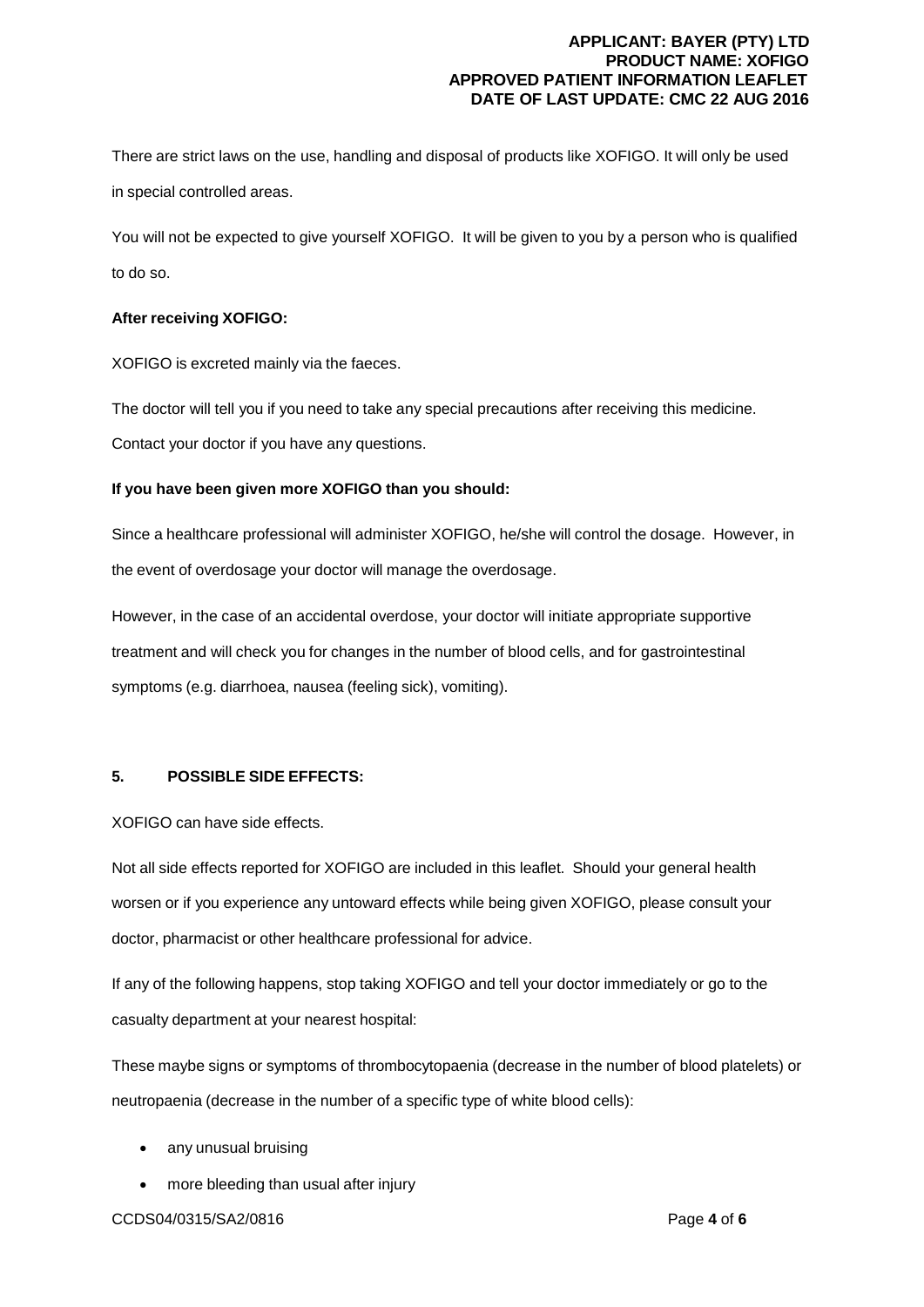- fever
- or if you seem to be catching a lot of infections.

These are all serious side effects. You may need urgent medical attention.

Your doctor will perform blood tests before starting treatment and before each treatment cycle to check your number of blood cells and platelets.

#### **More frequent side effects:**

- thrombocytopenia (decrease in the number of blood platelets)
- diarrhoea
- vomiting
- nausea (feeling sick)

#### **Frequent side effects:**

- neutropenia (decrease in the number of a specific type of white blood cells -neutrophils))
- pancytopenia (decrease in the number of red and white blood cells and blood platelets)
- leukopenia (decrease in the number of white blood cells)
- injection site reactions (e.g. erythema redness of the skin), pain and swelling)

#### **Less frequent side effects:**

lymphopenia (decrease in the number of a specific type of white blood cells - lymphocytes))

If you notice any side effects not mentioned in this leaflet, please inform your doctor or pharmacist.

# **6. STORING AND DISPOSING OF XOFIGO:**

You will not have to store this medicine. XOFIGO is stored under the responsibility of the specialist or the health care professional in appropriate premises. Storage of XOFIGO will be in accordance with national regulation on radioactive materials.

### **7. PRESENTATION OF XOFIGO:**

#### CCDS04/0315/SA2/0816 Page **5** of **6**